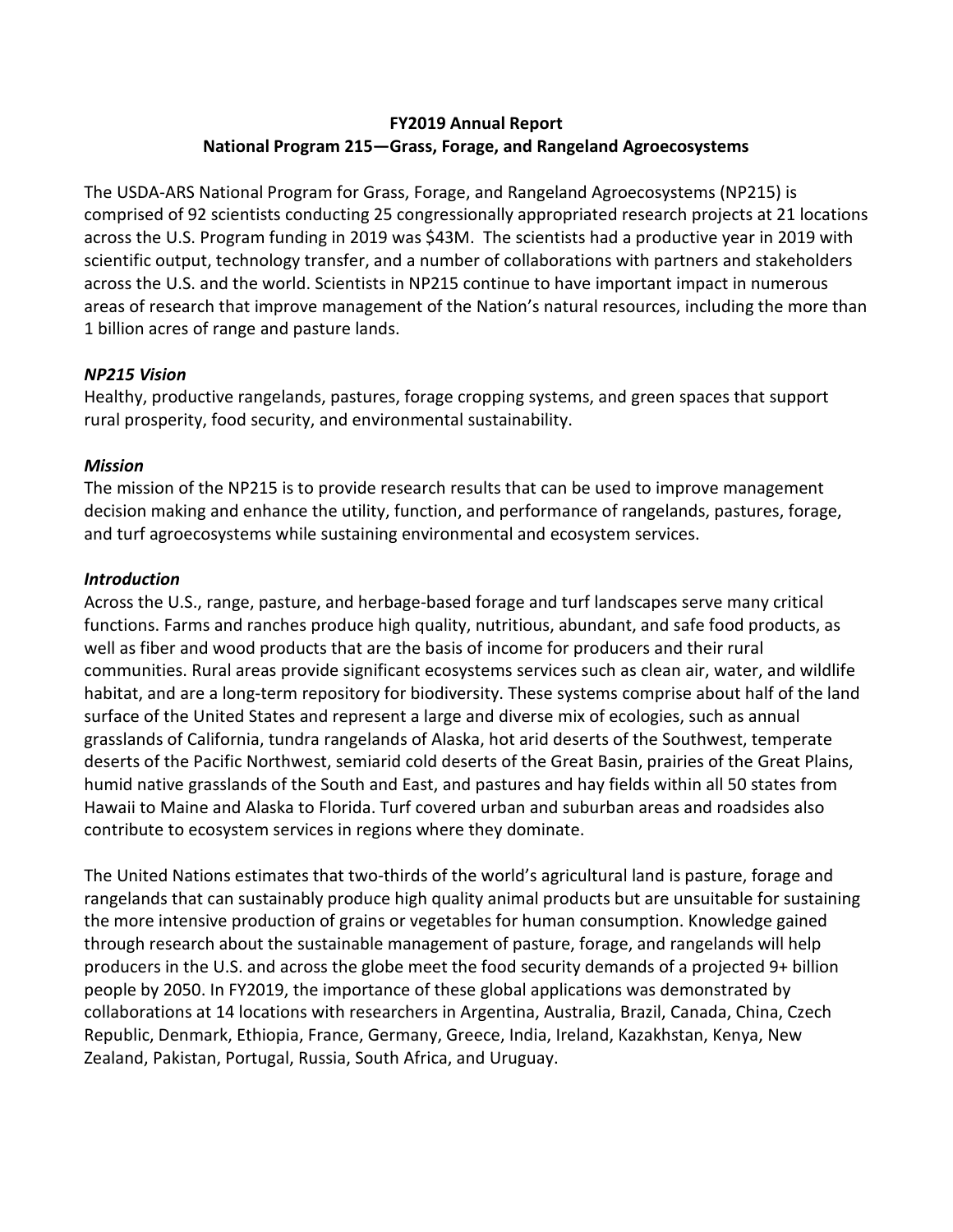The Nation's 30-40 million acres of turf lands are found around our homes, schools, municipal and commercial buildings, parks, greenbelts and recreational areas, roadsides, airports, and rights-of-way. These lands contribute to our well-being in many ways, including beautifying our towns and cities; enhancing property values; and providing vital environmental services such as erosion prevention, nutrient cycling, carbon sequestration and aquifer replenishment. These industries contribute an estimated \$40 billion a year to the U.S. economy.

Pastures, forages and rangelands are the primary forage base for U.S. livestock grazing industries and are used by more than 60 million cattle and more than 8 million sheep and goats. Forage livestock systems contribute more than \$100 billion in farm sales annually to the U.S. economy. The estimated value of alfalfa and other hay production is \$15 billion, and alfalfa is the third most valuable crop to U.S. agriculture, behind only corn and soybeans. The publicly owned rangelands in the western U.S. are also critically important, providing forage on 260 million acres for three million beef cattle and sheep raised on over 30,000 primarily family-owned and operated ranches. Nearly 70% of dietary protein and 40% of dietary calories for the U.S. population are of animal origin, and forage resources are crucial for sustained efficient production of food animal products. The ecosystem services provided by these lands are also critical. Watersheds in upland range and pasture regions are essential sources of clean water for urban areas, irrigated agriculture, and recreation. These lands provide forage and habitat for numerous wildlife species, including 20 million deer, one-half-million pronghorn antelope, 400,000 elk, 55,000 feral horses and burros, and hundreds of additional animal and bird species. An array of additional demands is also placed on these natural resources, including mining, oil and natural gas production, camping, hiking, fishing, hunting, and other recreational activities. For example, on the 246 million acres of Bureau of Land Management rangelands, primarily in the western U.S., total direct spending for hunting, fishing, and wildlife viewing totaled more than \$2 billion in 2016. These public lands also supported 26,500 jobs, generated more than \$1 billion in salaries and wages, and produced more than \$421 million in federal, state, and local tax revenue. Meeting these many demands requires an ever-improving understanding of how basic ecological processes are affected by grazing livestock production, drought, climate change, forage management and harvest, and other conservation practices.

Of particular significance is the extent of collaboration between NP215 scientists, other federal and state agencies, and private stakeholders. There were 172 agreements among agency partners such as the US Forest Service, BLM, USGS, NRCS, NIFA, FSA, and NASA, and stakeholders such as the US Golf Association, Bayer Cropscience, Nature Conservancy, and The National Alfalfa and Forage Alliance. ARS continues a close working relationship between NP215 scientists and technical staff with the Natural Resource Conservation Service. The NRCS provides technical support to the management of ~1 billion acres of private grazing lands. ARS scientific support in the development of conservation practices deployed by the NRCS, and the quantitative techniques employed in evaluation their effects, is critically important to the management of these natural resources.

Harvested and conserved forages provide a dietary resource for continuity of livestock production that is especially important during periods of cold or drought when nutrient rich plants are not available. Harvested and conserved forages also provide an important source of roughage and nutrients for dairy cattle in confined animal feeding operations. To meet this demand, nearly 200 million tons of forage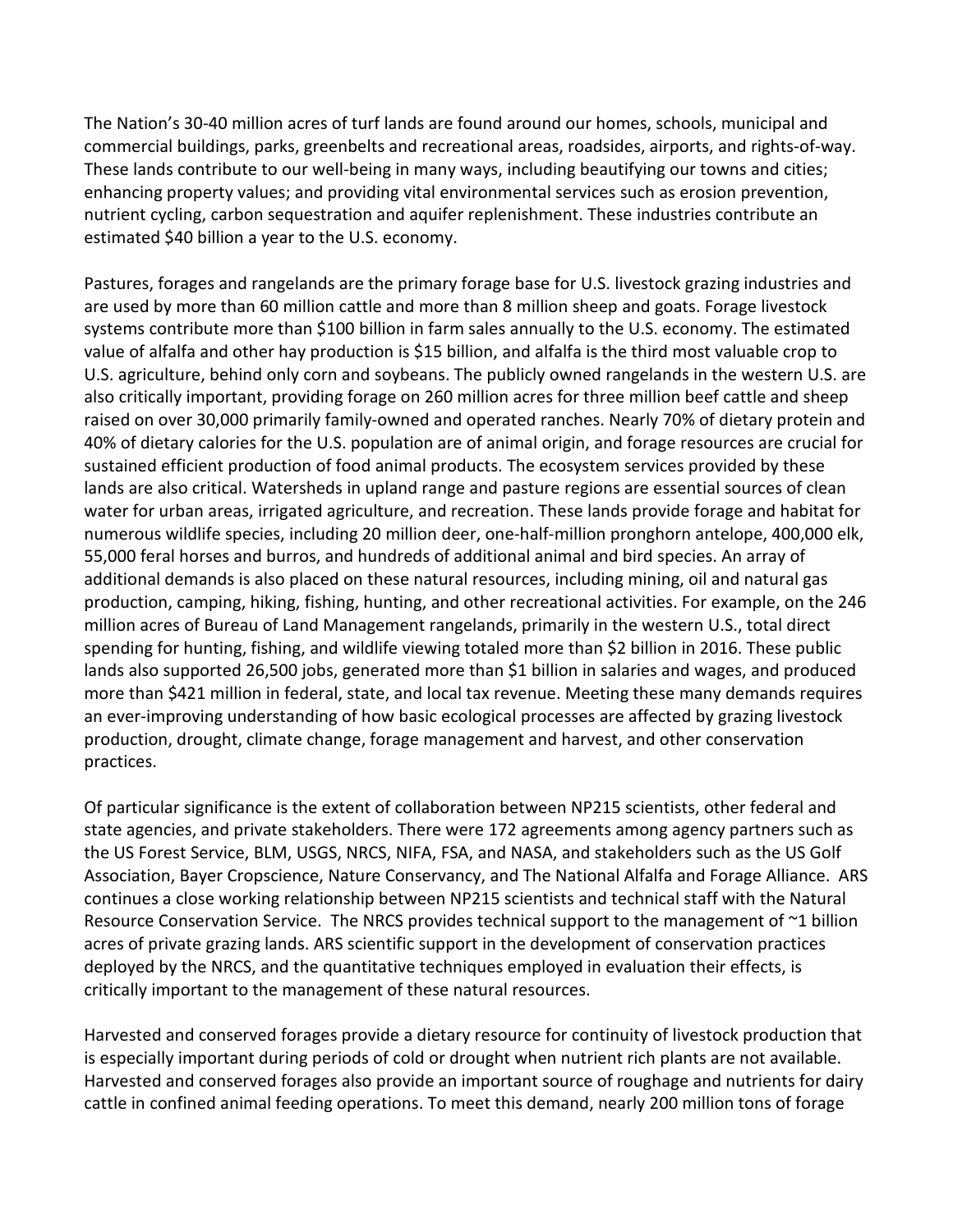crops are harvested each year from 73 million acres in the U.S., which is 24% of the cropland providing about half the forage requirements of dairy cattle. The remainder, along with rangeland and pasture, supplies the forage needs of beef cattle, sheep, goats, horses, and other livestock. Increased forage and food animal production efficiencies are needed to ensure the competitiveness and sustainability of food animal producers and to improve domestic and international food security.

# **Personnel news in FY2019**

# **New additions to the NP215 team in 2019 were:**

- **Dr. Travis Witt** joined the Grazinglands Research Laboratory, El Reno OK, as a Research Agronomist. Dr. Witt came to ARS after being an assistant professor of agricultural sciences at Eastern New Mexico University in Portales, NM. He is working on green manures in conjunction with summer annual crops. He is also exploring the possibility of using novel legumes for forage and their adaptability to the Southern Great Plains.
- **Dr. Stella Copeland** is a new research scientist the Range and Meadow Forage Management Research Unit in Burns, OR. Dr. Copeland came from Northern Arizona University, where she was working as a post-doc in the restoration ecology program. Her focus at the Burns location will be on improving establishment of desired perennial vegetation on sagebrush steppe rangeland.
- **Dr. Edward (EJ) Raynor** joined the Rangeland Resources and Systems Research Unit, Fort Collins CO, as a postdoctoral research associate. Dr. Raynor came from the University of Nebraska-Lincoln after receiving his PhD from Kansas State. His research addresses livestock foraging behavior in contrasting plant communities and with different origins of cattle. He is also analyzing long-term livestock gain data (back to 1939) regarding influences of short- and long-term climatic influences.
- The Rangeland Resources and Systems Research Unit, Fort Collins CO, hosted visiting scientist **Dr. Quanxiao Fang** from China. His work assessed livestock gains from the shortgrass steppe with different models (IFARM, GPFARM, APEX) to determine which modules can be used with foraging behavior to simulate grazing patterns on landscapes.
- The Cell Wall Biology Research Unit hosted **Viviane Gritti**, a PhD student from University of Sao Paulo, Brazil to work on silage microbiology, as well as **Emma Hanisko**, a Wallace-Carver Fellow from the University of Wisconsin to work on the isolation and purification of condensed tannins from heirloom varieties of cranberry, and on forage preservation of tannin-containing birdsfoot trefoil.
- The Plant Science Research Unit in St. Paul MN hosted visiting scientist **Dr. Dalibor Zivanov**, a plant pathologist from the Serbian Institute of Field and Vegetable Crops, Novi Sada, for 5 months to identify alfalfa pathogens and learn molecular techniques for pathogen identification and characterization.

# **The following scientists retired from the ranks of NP215:**

• **Dr. James A. Pfister** retired from the Poisonous Plant Research Unit, Logan UT. Dr. Pfister's research focused on effects of toxic plant consumption on animal behavior, nutritional status of grazing animals and effects on consumption of poisonous plants, and grazing management of livestock to reduce risk of losses to poisonous plants.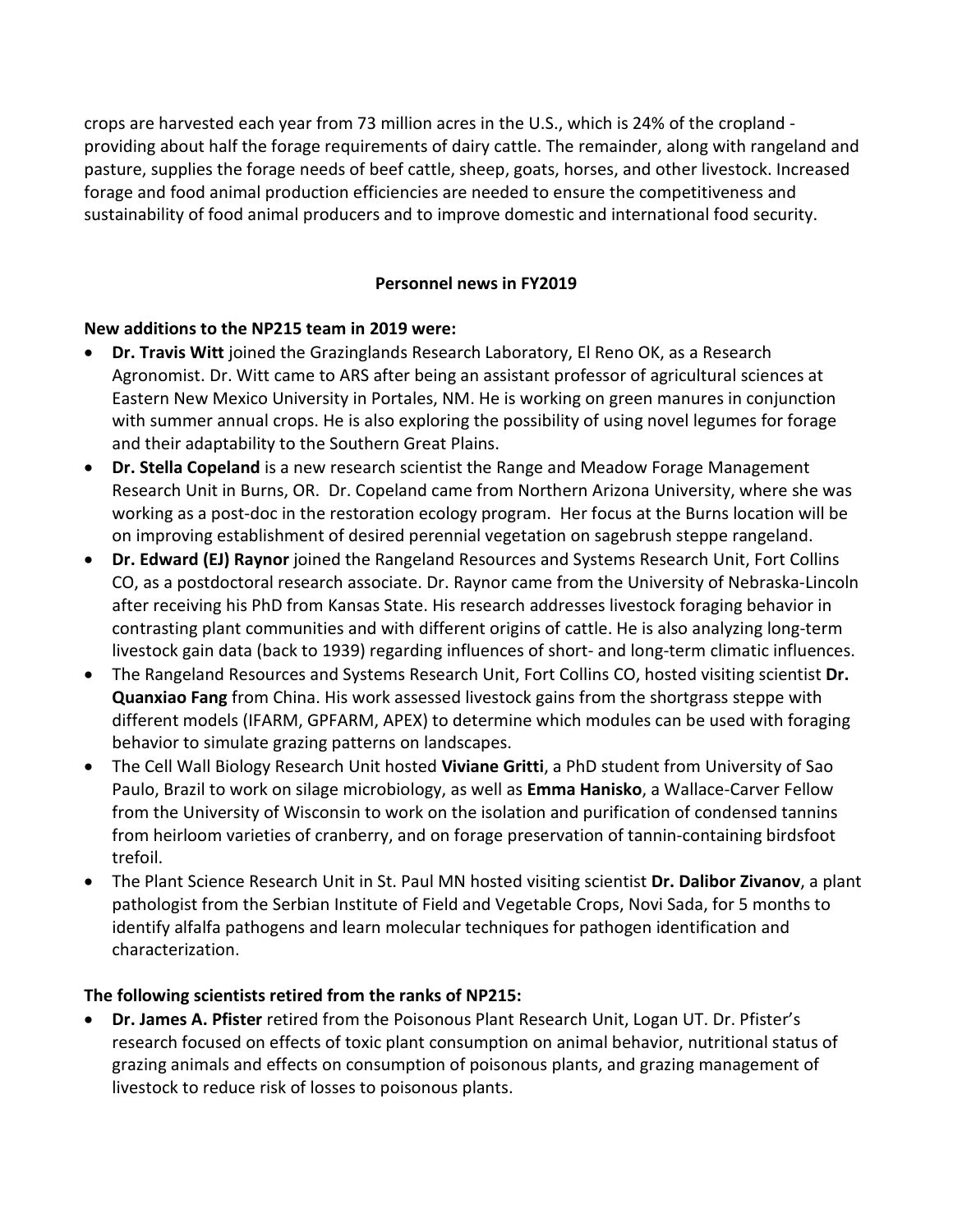- **Dr. James E. Dombrowski** retired from the Forage Seed and Cereal Research Unit, Corvallis OR. Jim was a research geneticist whose research focused on endophytes of cool season grasses and expression profiling of *Lolium* exposed to stress conditions.
- **Dr. Robert Graybosch**, Research Leader and Geneticist, retired from the Wheat, Sorghum and Forage Research Unit, Lincoln, NE. Bob's research focused in identifying and developing wheat germplasm having novel quality traits, including modified starch composition, enhanced gluten strength, reduced levels of grain polyphenol oxidase, and enhanced mineral element concentration.

# **The following scientists in NP 215 received prominent awards in 2019:**

- **Dr. Mark Weltz,** of the Great Basin Rangelands Research Unit, Reno NV, along with colleagues, was awarded the 2019 American Society of Agricultural and Biological Engineers Superior paper award, for the paper: S.K. Nouwakpo, M.A. Weltz, A. Arslan, C.H. Green, O.Z. Al-Hamdan. 2019. Process-Based Modeling of Infiltration, Soil Loss, and Dissolved Solids on Saline and Sodic Soils. Transactions of the ASABE. Vol. 61(3): 1033-1048.
- **Dr. Corey Moffet**, of the Rangeland and Pasture Research Unit, Woodward OK, and colleagues on the Great Plains Grazing project received the 2019 Research, Education and Economics Under Secretary's Award for noteworthy accomplishments that significantly contributed to the advancement of USDA strategic goals. The team also received a 2019 Partnership Award for Multistate Efforts from the USDA-NIFA, which cited the group's "outstanding efforts to strengthen the stewardship of private lands through technology and research." The project's goals are to project how climate change will affect the beef grazing industry and how to manage that industry more successfully through future drought conditions.
- **Dr. Hailey Wilmer**, Fellow for the USDA Northern Plains Climate Hub in Fort Collins CO, received the 2019 Outstanding Young Range Professional Award at the Society for Range Management's (SRM) 72nd Annual Meeting. The award recognized Dr. Wilmer's research and outreach program that embodies the true integration of social and ecological science to address interdisciplinary challenges in rangeland social-ecological systems.
- **Dr. Matt Rinella** and **Dr. Sue Bellows**, of the Livestock and Range Research Laboratory, Miles City MT, were awarded the Outstanding Paper in Invasive Plant Science and Management by the Weed Science Society of America for their paper on "Timing Aminopyralid to Prevent Seed Production Controls Medusahead (Taeniatherum caput-medusae) and Increases Forage Grasses."
- **Dr. Kevin Panke-Buisse**, of the Cell Wall Biology Research Unit, Madison WI, was awarded an ARS OTT Innovation Fund award for his work to develop a simple, on-farm assay for Milk Urea Nitrogen (MUN) that can be used as a feed management tool to optimize protein nutrition on dairy farms.

The quality and impact of NP215 research was further evidenced in 2019 by the following:

- 169 refereed journal articles and 4 book chapters published;
- 4 new patent applications filed and 1 new patent issued;
- 2 new cooperative research and development agreements, and 6 new material transfer agreement with stakeholders.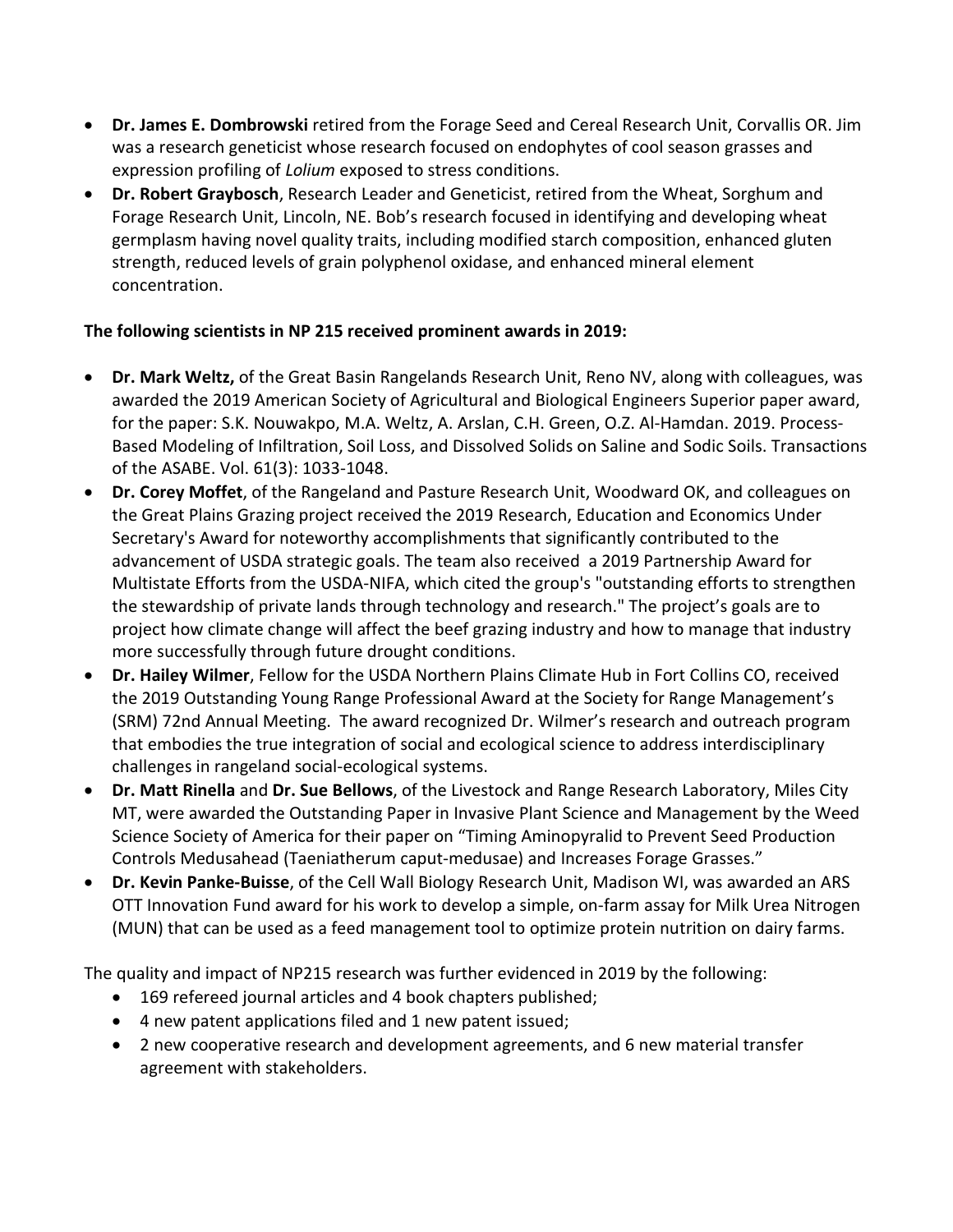#### **NP 215 Accomplishments for FY2019**

This section summarizes significant and high impact research results that address the specific components of the FY2019-2023 action plan for NP215. Each section summarizes accomplishments of individual research projects in NP215. Of particular note are the many high impact accomplishments that address key problems facing management of the Nation's grazing lands. Units in NP215 have been nimble in directing research to develop conservation practices and pasture/forage management systems that solve critical problems, including controlling wildfire and erosion, enhancing habitat values for critical species including sage grouse, controlling invasive species such as cheatgrass, and developing ecologically based techniques for quantitatively assessing and monitoring land. Many of the programs summarized for FY2019 include significant domestic and international collaborations with both industry and academia. These collaborations provide extraordinary opportunities to leverage funding and scientific expertise for ARS research by rapidly disseminating technology, which enhances the impact of ARS research programs.

# **Component 1: Provide fundamental knowledge and understanding of interacting ecological components of grass, forage, and rangeland agroecosystems.**

*Carbon sequestration by a perennial sorghum*. Carbon sequestration by plants in the soil can be a major factor in capturing organic carbon and reducing contributions to atmospheric carbon dioxide. In a collaborative study with Texas A&M University, ARS scientists at College Station, Texas, used ground penetrating radar (GPR) to determine that a perennial forage sorghum (Columbusgrass) annually accumulated 25 tons per hectare of below ground biomass (roots and rhizomes) compared to 12 tons per hectare (about 2.5 acres) of above ground biomass. Subsequent total carbon analyses revealed that these roots and rhizomes sequestered 12 tons of carbon per hectare (44 tons of CO2-equivalent per hectare) annually which is 4 to 10 times greater than the amount accumulated by non-rhizomatous crops with only fibrous roots. Field trials have confirmed this perennial, rhizomatous, forage hybrid can increase soil organic carbon by 1% in five years on perennial grasslands, which is significantly more than either conservation tillage practices or growing perennial species with only fibrous root systems.

*Condensed tannins play an important role in alfalfa resistance to root lesion nematode*. Condensed tannins are flavonoid oligomers that contribute to many agronomically important plant traits, including disease resistance. Tannins may provide a way to beneficially manipulate protein digestion and prevent pasture bloat in ruminants. Leaves of alfalfa, a major forage crop, contain no detectable tannins that could protect ruminant animals from potentially lethal pasture bloat. Researchers in Beltsville, Maryland have been working for years to produce tannins in the leaves and stems of the alfalfa plant to prevent pasture bloat in dairy and beef cattle and to suppress internal parasites. They demonstrated that levels of condensed tannins significantly increased in alfalfa roots upon infection with root lesion nematode. The same mechanisms that contribute to the tannin gain in alfalfa roots during nematode infection can be used to increase tannin concentrations in alfalfa leaves and develop tannin-rich alfalfa cultivars.

*Planting alfalfa in corn grown for silage protects soil and water resources*. Using new management techniques, alfalfa can be planted and grown in corn to more quickly bring it into profitable, full forage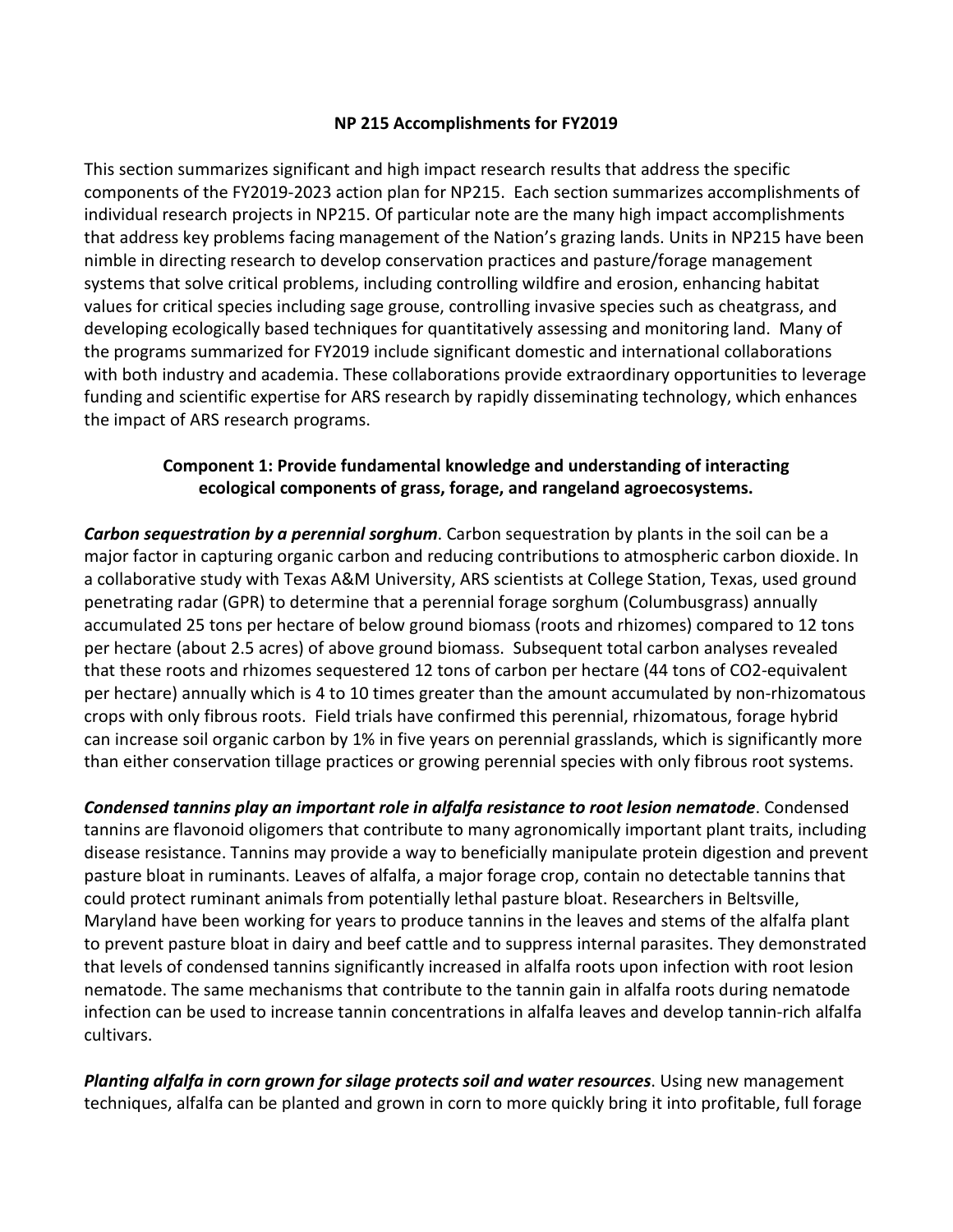production the following growing season. Using a rainfall simulator, ARS researchers in Madison, Wisconsin, found alfalfa planted in corn reduced the loss of soil and nutrients from cropland by 40 to 80% compared to a conventional system where alfalfa was planted in the spring, seven months after corn harvest. Soil sampled at different depths also revealed that alfalfa planted in corn was much more effective than alfalfa planted after corn for rapidly reducing the risk of nitrate leaching to groundwater. Overall, planting alfalfa in corn holds promise for improving farm profitability and for protecting cropland and water resources.

*Alfalfa cyst nematode found in North America identified and characterized*. Plant-parasitic nematodes cause nearly \$10 billion in crop losses annually in the United States. ARS scientists from Beltsville, Maryland, along with researchers from Nebraska, Idaho, and Kansas, determined that features of juvenile and adult nematodes collected from alfalfa fields in Kansas and Montana were consistent with the alfalfa cyst nematode. Collectively evidence suggests that this represents the first record of alfalfa cyst nematode in North America and may represent an emerging threat to productivity of the alfalfa industry. This information will be used by plant pest management specialists and regulatory officials to manage and potentially contain this nematode to prevent inadvertent movement to additional areas.

*Evaluation of noninvasive specimens to determine livestock ingestion of toxic plants.* Poisoning of livestock by plants often goes undiagnosed because there is a lack of appropriate or available specimens for analysis, especially in dead animals. ARS scientists in Logan, Utah, detected Lupine alkaloids in the earwax, hair, oral fluid, and nasal mucus in cattle that were administered a single dose of *Lupinus leucophyllus*. In addition, alkaloids from lupine were detected in the earwax of cattle that grazed lupine-infested rangelands. Larkspur alkaloids were detected in the earwax, hair, oral fluid, and nasal mucus in cattle that were administered single doses of *Delphinium barbeyi and Delphinium ramosum*. The advantage of using earwax, hair, oral fluid, and nasal mucus for chemical analysis is that these biological specimens are noninvasive and are simple to collect. Special equipment is not required, and untrained personnel can easily collect the samples for analysis.

*Alternative fungicide for protection of alfalfa seeds identified.* Seed rot and damping off of alfalfa is a soilborne disease caused by multiple pathogens that results in thin initial stands of alfalfa plants, decreases forage yields, and reduces survival of plants over the winter. Almost all alfalfa seed is treated with mefenoxam, but this fungicide is not active against the pathogen causing Aphanomyces root rot, a lethal widespread disease of alfalfa, nor against fungal seed rot pathogens. ARS researchers at St. Paul, Minnesota, tested eight alternative fungicides for activity against alfalfa pathogens. A commercial fungicide containing a mixture of metalaxyl, prothioconazole, and penflufen reduced growth of all alfalfa seed rot and damping off pathogens at a low concentration, including the pathogens not controlled by mefanoxam. Seeds treated with mefanoxam or the fungicide mixture that were planted in soil infested with damping off pathogens were protected from disease. This research provides alfalfa growers with a new tool to reduce damage from Aphanomyces root rot and damping off pathogens of alfalfa.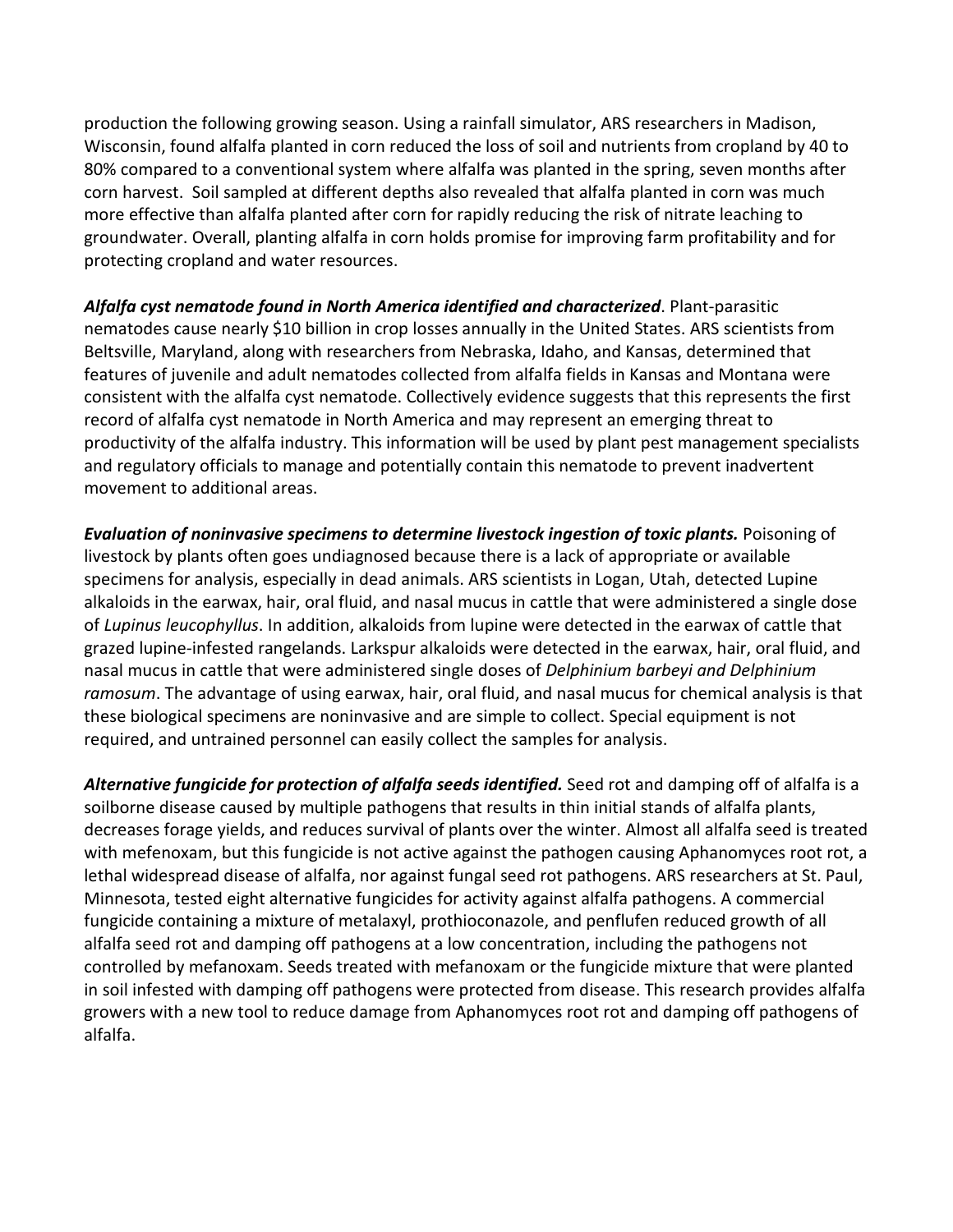### **Component 2: Improve the physiology and genetics of plant materials to enhance health, vitality, and utility of pasture, biomass for feed and fuel, rangeland, and turf systems.**

*New cool-season grass cultivars for the Southern Great Plains*. The hot, dry climate of the Southern Great Plains present a challenge to producers using introduced perennial cool-season grasses. These problems require new plant materials that tolerate the region's summer weather. An ARS researcher at El Reno, Oklahoma, and collaborators, developed two improved grasses, "Artillery" Smooth Bromegrass and "Ammo" orchardgrass. Artillery was registered for sale in Canada, and registration of this cultivar in Europe and Russia are pending. ARS has applied for Plant Variety Protection (PVP) for Ammo. These new plants were selected and developed to function under hot, dry growing conditions, and on lower amounts of fertilizer than existing bromegrass and orchardgrass available in North America or Europe. These plants will allow producers in a range of hot and/or dry climates worldwide to grow pastures of high-quality grass where these plants would not grow in the past.

*Gene discovery for grain production in a dual-purpose perennial grain and forage crop*. Perennial plants enhance ecosystem services by reducing soil erosion and nutrient runoff/leaching, and improving wildlife habitat. Perennialism would be a valuable option for grain production, but attempts to capture this complex trait from wheat-perennial wheatgrass hybrids has not been commercially successful. In contrast, efforts to breed intermediate wheatgrass (IWG) itself as a dual-purpose forage and grain crop have demonstrated useful progress and commercial applications, such as Kernza® grain, but its grain yields are significantly less than wheat. ARS scientists at Logan, Utah cooperated with researchers from The Land Institute, Kansas State University, University of Minnesota, and the U.S. Department of Energy to identify chromosome regions and candidate genes associated with 17 grain production traits in intermediate wheatgrass, such as seed size, shattering, and threshing. The researchers identified 42 potential domestication genes that could augment the domestication of IWG and other wild relatives of wheat. These findings will help further develop IWG as a perennial grain, thereby resulting in increased environmental and economic sustainability of grain production on semiarid and/or erodible croplands.

**DNA markers are associated with drought resistance and salt tolerance in alfalfa.** Drought resistance and salt resistance is an important breeding target for enhancing alfalfa productivity in arid and semiarid regions. An ARS scientist in Prosser, Washington phenotyped and genotyped a diversity panel of alfalfa accessions comprised of 198 cultivars and landraces. Marker-trait association identified 19 and 15 loci associated with drought resistance index (DRI) and relative leaf water content (RWC), respectively. DNA markers associated with salt tolerance were also identified in a breeding population. Eight drought tolerant/salt resistant alfalfa lines resulting from this project have been transferred to Alforex Seed Company under an ARS material transfer agreement (MTA) as breeding materials for developing alfalfa cultivars with improved drought resistance/salt tolerance and water use efficiency.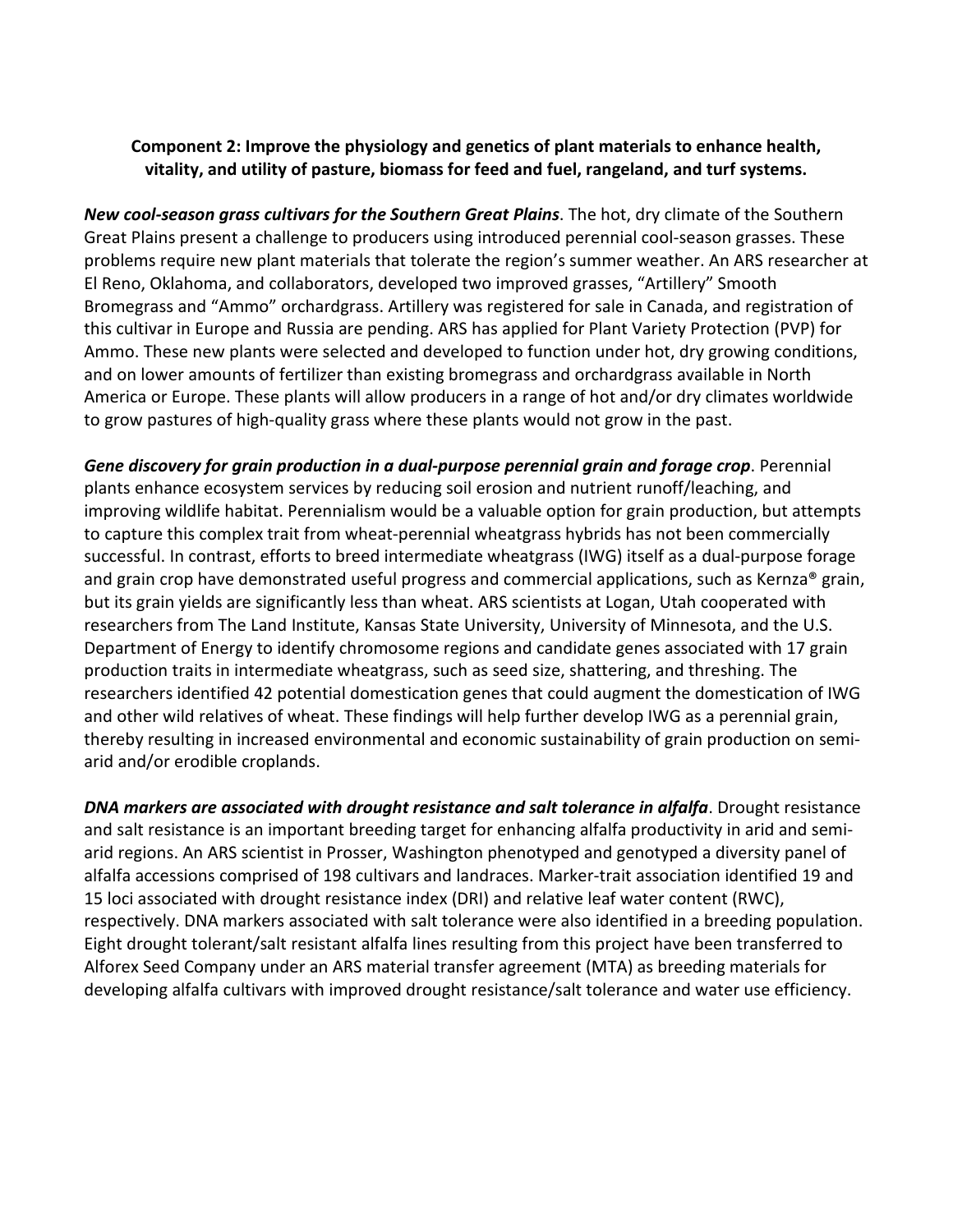# **Component 3: Develop integrated science-based tools to foster improved management of grass, forage, and rangeland agroecosystems.**

*Weather-centric contingency planning for rangeland restoration*. Recent changes in federal rangeland-restoration planning and management policy provide opportunities to better incorporate weather and climate information into multi-year revegetation management efforts in the intermountain west. Researchers at Boise, Idaho, in collaboration with colleagues from Burns, Oregon; Woodward, Oklahoma; Moscow, Idaho; Stillwater, Oklahoma; Logan, Utah; and Reno, Nevada, developed new tools for characterizing the historic variability in seedbed microclimates for plant establishment, and new strategies for multiple-year contingency planning of rangeland restoration management. These retrospective analysis tools have been made available on a website (greatbasinweatherapplications.org) and contribute to the annual training program currently given by the U.S. Bureau of Land Management for rangeland restoration planners and managers. Weathercentric, contingency-based rangeland restoration planning could significantly improve rangeland restoration outcomes over millions of acres of disturbed rangeland in the western U.S.

*Low-cost, precision technology helps with peak rangeland production.* Rangeland producers need timely, reliable, and easy-to-understand information about the condition of their land to make management decisions. Critical information needed for managing grazing cattle productivity is pasture plant variability, including timing of establishment, growth, peak production, and reproduction. Producers traditionally collect this information during field visits, which are expensive and time intensive. Through extensive field work in dominant ecosystems of the Great Basin and Chihuahuan Desert, ARS scientists at Reno, Nevada, and Las Cruces, New Mexico, determined that inexpensive, land-based, plant phenology cameras can quantify changes in mixed shrub-grasslands and meadow ecosystems. These plant "phenocams" offer producers a powerful technology to improve precision management decision-making for applications such as timing of peak greenness for grazing, best time for herbicide application, and opportunities to reduce fuel loads that increase risk of wildfires.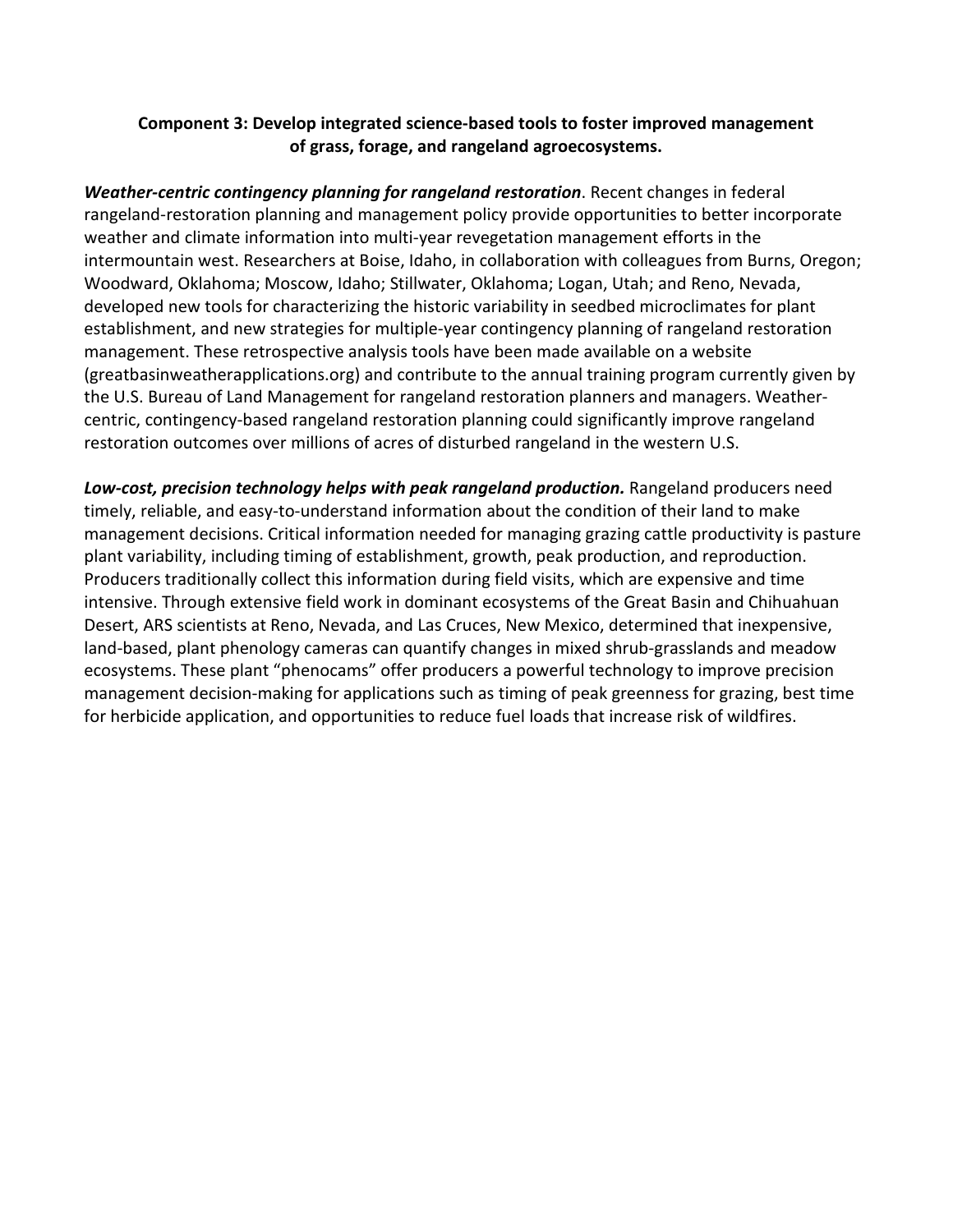# **Component 4: Generate strategies to manage grass, forage, and rangeland agroecosystems that simultaneously contribute to environmental conservation and are beneficial to human and animal use.**

*Active stakeholder participation in research leads to community-focused, adaptive rangeland management.* Agricultural producers and industry personnel have diverse perspectives on production systems and environmental issues. Fully engaging them as co-developers and co-participants in agricultural research, from discovery to application to outreach, holds great promise for advancing sustainable agricultural intensification. ARS scientists from Fort Collins, Colorado, and Cheyenne, Wyoming—in collaboration with scientists from the University of Wyoming, Colorado State University, and Texas A&M University, and an 11-member stakeholder group representing a diverse membership of ranchers, state and federal land managers, and non-government conservation organizations initiated a novel, participatory research project in 2011 to evaluate adaptive management for sustaining livestock production, wildlife habitat, and economics of ranches and rural communities in the western Great Plains. The project generated practical and impactful improvements in management of complex agroecosystems, increased engagement of ranchers with conservation and environmental groups and researchers and provided a model for co-production of trans-disciplinary research to address contemporary societal issues. Lessons learned have been implemental locally by ranchers and the U.S. Forest Service, and extended regionally by outreach engagement through the USDA Northern Plains Climate Hub, the USDA Long-Term Agroecosystem Research (LTAR) network, and the University of Nebraska, and even internationally. With its emphasis on human dimensions and social-ecological systems, this project has been showcased by the Group of Twenty (G-20) Agroecosystem Living Laboratories effort as the primary U.S. example of stakeholder engagement in participatory research.

*Changing when finishing cattle stop fall grazing increases profits and range sustainability.* To maximize economic return, ranchers in semiarid environments must decide each year when to move cattle off rangeland and on to feedlots for finishing, traditionally in October. The decision is based on expected cattle weight gain given rangeland conditions and market prices, but this forecasting is increasingly challenged by changing climate and highly variable precipitation within and across-years. ARS scientists in Cheyenne, Wyoming, and Fort Collins, Colorado, in collaboration with scientists from Argentina and the University of Wyoming, used livestock gain and economic market data from 2003- 2017, which represented a range of weather conditions including drought, to quantify differences in net revenue based on the date cattle were delivered for finishing. There was wide revenue variability, which highlights the economic challenges for individual operations and rural economies in the region. However, because livestock gains were negligible from early September to the end of the grazing season, removing cattle from pastures in early September can increase net revenue. Early removal also provides ecological advantages of more plant residue for soil cover and a longer rest period for healthier vegetation. This information will help regional cattle producers improve their economic and ecological sustainability.

*Establishment and persistence needed to restore cheatgrass-infested rangelands*. In the Great Basin, invasive annual cheatgrass is estimated to have displaced approximately 25 million acres of native perennial vegetation, leading to catastrophic and costly wildfire cycles. Land management agencies spend millions in re-seeding efforts, but restoring rangelands to a diverse, healthy, perennial